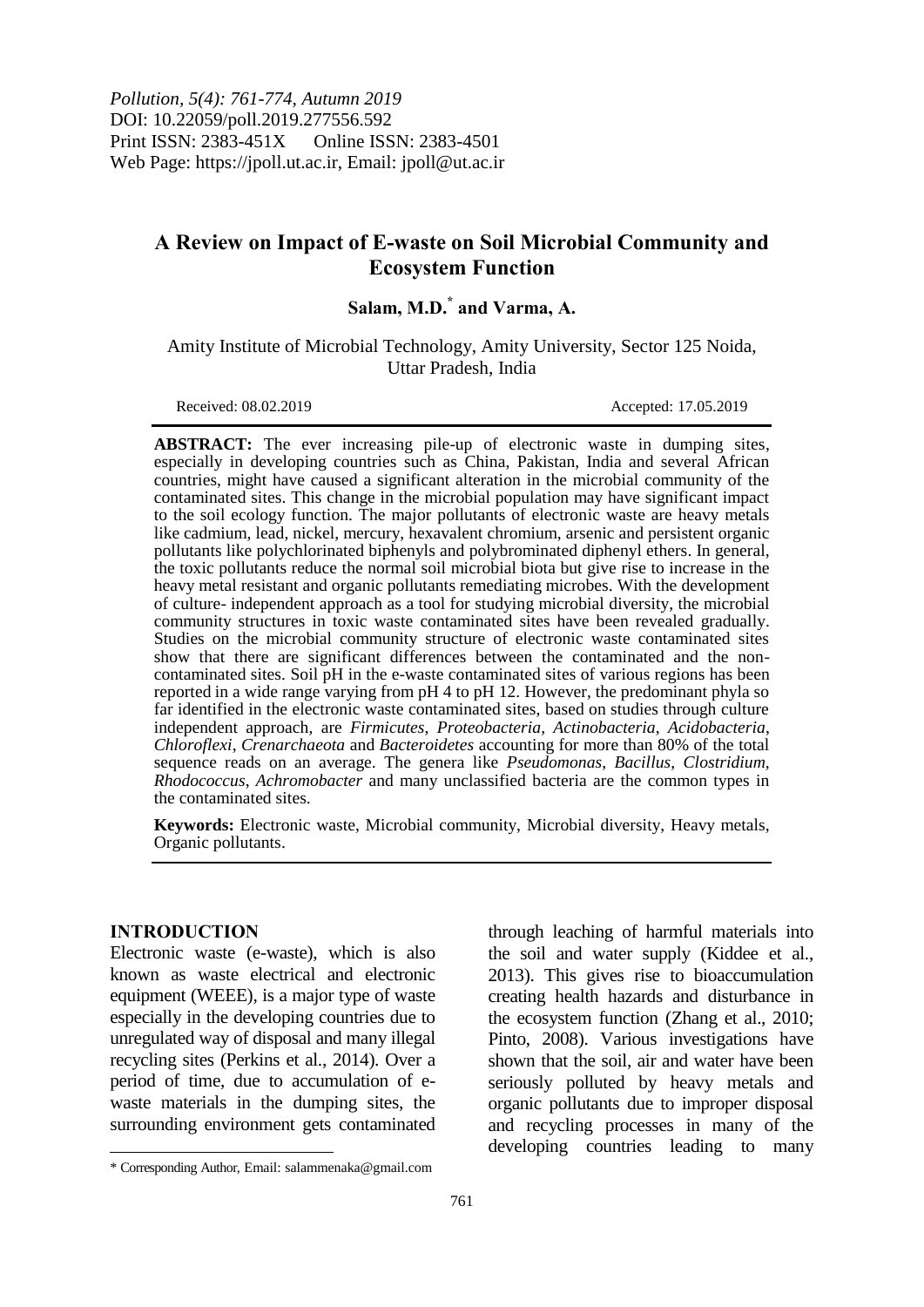negative effects on human being and the environment (Awasthi et al., 2016). The major concern about e-waste is that, in the developing countries, people are unaware about the harmful effects of e-waste and also there is lack of strict legislation for the management of e-waste. Therefore, illegal recycling units, improper handling and disposal of electronic waste still exist in many of the developing countries (Saritha et al., 2015). So far, there are very less reports on the study of the microbial community structure in the e-waste contaminated sites and in the present scenario it is very much necessary to investigate further and get a clear knowledge about the microbial diversity and functions in these contaminated sites. Also, understanding the effect of harmful pollutants on the environment and management thereof, considering the wastes as a source of wealth, is of prime interest in the recent years (Singh et al., 2017). This review article focusses on the discussion of e-waste pollutants and their effect on soil microbial population and ultimately on the ecosystem function and sustainability of plant growth in the contaminated sites. Also, the emergence of novel microorganisms capable of bioremediation potential is discussed and the methods to study the microbial diversity are summarized.

## **E-waste pollutants**

The major activities at e-waste recycling centres are dismantling, repair and burning. The main chemical components of e-waste are persistent organic pollutants (POPs) like polybrominated diphenyl ethers (PBDE), polychlorinated biphenyls (PCB), dioxins, polyaromatic hydrocarbons (PAH), tetrabromobisphenol-A and heavy metals ( Bhattacharya and Khare, 2016; Grant et al., 2013). These pollutants, if present in high concentrations, have toxic effects and alter the soil microbial community (Zhang et al., 2013). Microbes play the major role in important biogeochemical cycles and transformations

of metals and minerals. Therefore a decline in the microbial diversity of soil may result in significant disturbances of soil ecosystem function (Colombo et al., 2016).

Heavy metals such as cobalt, copper, iron, manganese, molybdenum, nickel, zinc and vanadium are required in minute quantities but they may also prove harmful at very high concentrations. On the other hand, heavy metals like lead, cadmium, hexavalent chromium, mercury and arsenic are not beneficial to all organisms and serve as potential threat to the environment (Tchounwou et al., 2012). The maximum permissible limits of various heavy metals for soil are given in Table 1. Presence of heavy metals at alarming levels in soil and water samples have been shown in various studies of e-waste contaminated sites. For e.g. in a study involving various active ewaste sites of Delhi NCR, India, the heavy metals which were found to be present at high levels in the soil samples were Pb, Cd and Cr. Cadmium was present at about 15 times higher than the standard value of agricultural soil taken in the study. The water samples were contaminated with Cd, Pb and Cr at a concentration more than 20 times higher than the potable water limits (Panwar and Ahmed, 2018). In another study of Delhi NCR, it was found that Pb was present 80 times higher than the control while Ni was present 4 times higher than the control. Soil samples from the ewaste sites also showed presence of significant amount of As, Hg and Cd as compared to the control uncontaminated site where these heavy metals were not detected (Pradhan and Kumar, 2014). Excessive release of heavy metals through leaching was detected in freshwater samples collected from rivers around Guiyu, China, where illegal e-waste processing is commonly done. Dissolved Ag, Cd, Cu and Ni were detected as 0.344, 0.547, 87.6 and 93.0  $\mu$ g L<sup>-1</sup> respectively in the water samples which is far beyond the potable limits (Wong et al., 2007). The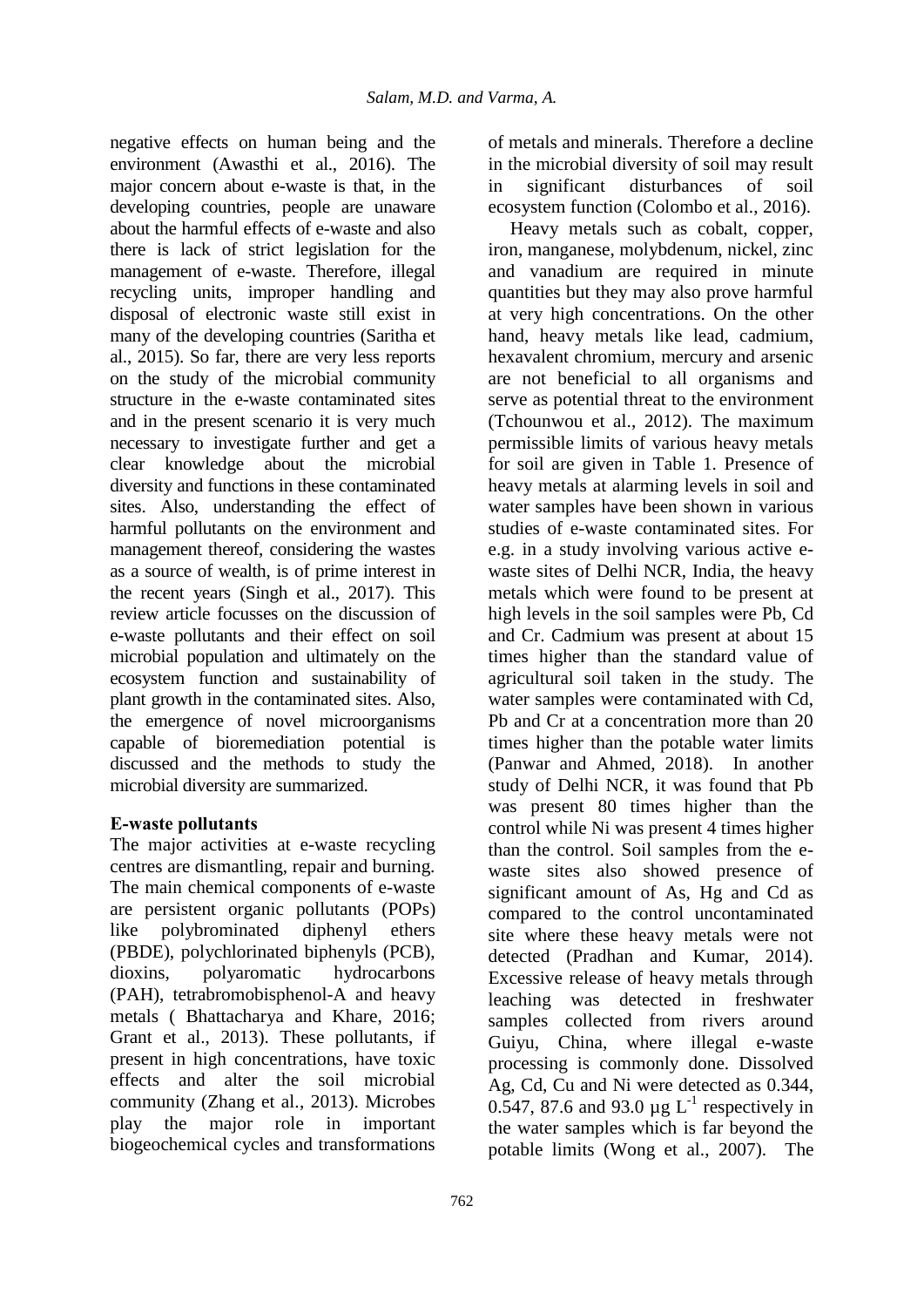|                                          | Lead $(mg/kg)$                                                    | Cadmium<br>(mg/kg) | Chromium<br>(mg/kg)           | <b>Mercury</b><br>(mg/kg)                                                    | <b>Arsenic</b><br>(mg/kg) | <b>Nickel</b><br>(mg/kg)             |
|------------------------------------------|-------------------------------------------------------------------|--------------------|-------------------------------|------------------------------------------------------------------------------|---------------------------|--------------------------------------|
| Maximum<br>permissible<br>limit for soil | $250-500$ <sup>a</sup> ; $100$ <sup>c</sup> ;<br>300 <sup>b</sup> | $2^{a,b,c}$        | $100^{\circ}$ ; $150^{\circ}$ | $8-11^{\circ}$ (methyl)<br>mercury); $80-170^{\circ}$<br>(Inorganic mercury) | $20^{\circ}$              | $50^{\circ}$ ; 75-150 <sup>a,b</sup> |

**Table 1. Maximum permissible limits of heavy metals in soil** 

(a) Indian standard (Awasthi, 2000); (b)European Union (2002); (c)Ewers, 1991; (d) Environment Agency, Bristol, 2009

extent of metal pollution also depends on how the metal exists in the soil. Metals present as separate entities or as free ion in high concentration tend to cause pollution problems compared to metals which exist in combination with other soil components. Also, soil properties like soil pH, organic matter, clay content, iron oxide content and surface area of soil particles also affect the metal availability in the soil (Chibuike and Obiora, 2014; Giller et al., 1998).

Depending on the metal, the risk of heavy metal pollution also depends on the pathway of exposure either through uptake by plants or bioaccumulation by microorganisms (McLaughlin, 2006; Dai et al., 2004). For example, cadmium (Cd) is considered a highly toxic metal pollutant because of its high mobility, bioaccumulation in lower organisms and easy transfer to higher trophic levels in the food chain (Xie et al., 2016). Lead (Pb) is another persistent heavy metal which is known to persist in the environment for long time. Studies showed that long term exposure to such persistent metals harms the soil microbial activity, especially the microbial respiration (Sobolev and Begonia, 2008) and causes a decrease in soil microbial biomass (Giller et al., 1998). It has also been reported that heavy metal exposure decreased the amount of bacteria and fungi with incubation time and also fungi are more tolerant to these exposures (Wang et al., 2010; Rajapaksha et al., 2004).

Organic pollutants present in the ewaste like PBDE and PAH cause environmental pollution substantially because of their highly resistant nature and tendency to remain in the environment for many years. According to the Canadian environmental guidelines by the Canadian

Council of ministry of environment, the set permissible limits for total PCBs in soil are 0.5 mg kg<sup>-1</sup>, 1.3 mg kg<sup>-1</sup> and 33 mg kg<sup>-1</sup> for agricultural, residential and industrial soils (Canadian Council of Ministers of the Environment, 1999). The environmental impact of e-waste dumping and processing is on a large scale having its effect on plants as well. There are various reports in which high levels of organic pollutants (PCB and PBDE) and heavy metals (Pb and Cd) have been detected in the crops and vegetables growing in e-waste processing sites (Cayumil et al., 2016; Pradhan and Kumar, 2014).

### **Effect of e-waste pollutants on soil microbial activities**

Considering the effect of soil heavy metal contamination on microbial respiration, there has been reports that microbial respiration and soil organic N mineralization rate appears affected only at very high concentration of metals. At low concentrations, there is a positive relationship between the heavy metals and soil respiration. Although results show a wide variation among various studies, it appears that soil organic matter accumulation is enhanced as a result of heavy metal pollution (Ghorbani et al., 2002). Also, numerous environmental variables like soil pH, soil organic matter, organic pollutants and presence of Zn can affect the microbial community. Thus, soil properties can have co-effects with the presence of contaminants on the microbial community (Jiang et al., 2017). On the other hand, heavy metal contamination may also affect the number and diversity of soil microorganisms and the toxicity of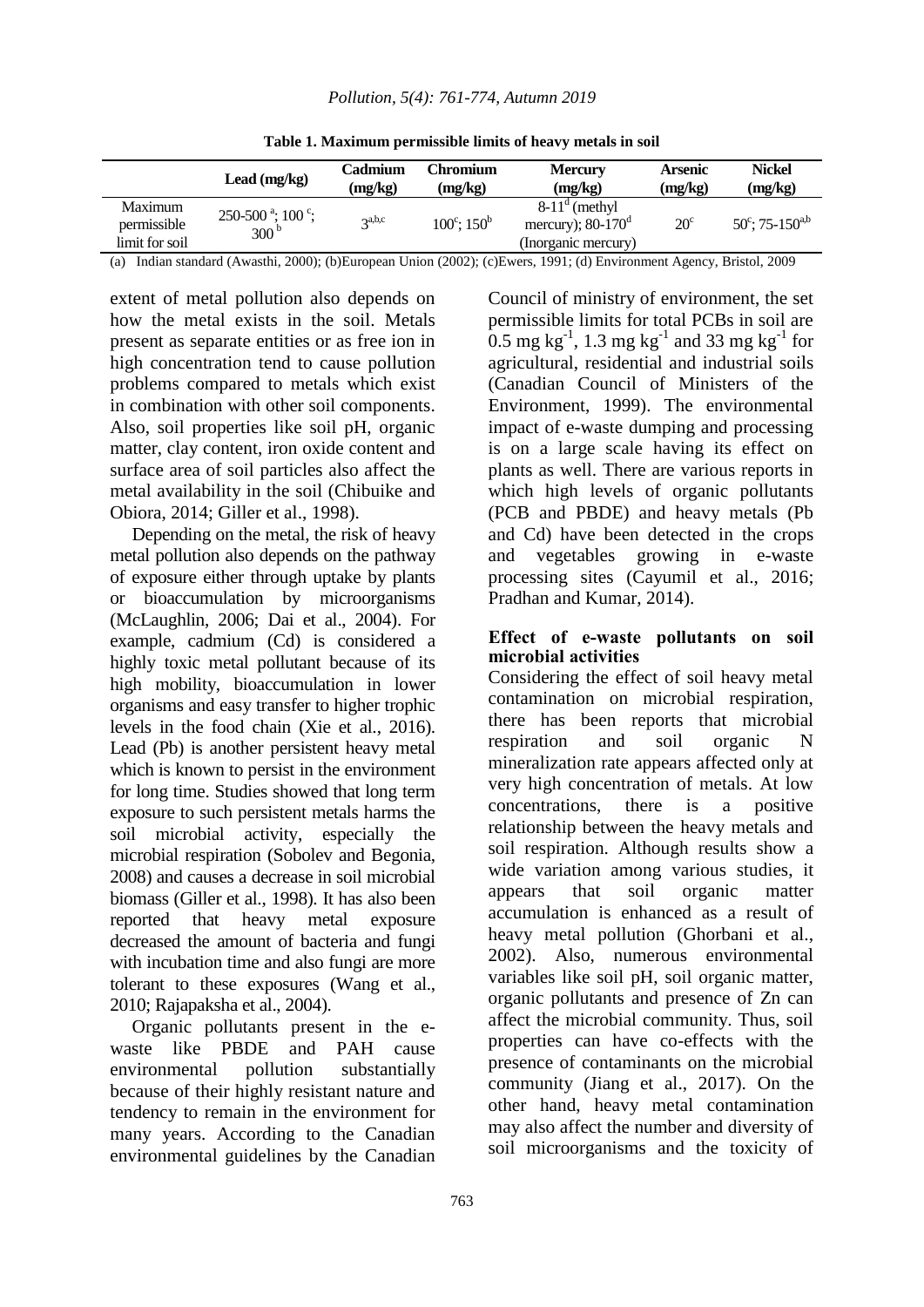these metals to the microorganisms depends on soil physical and chemical properties (Chibuike and Obiora, 2014).

There are reports that in heavy metal contaminated soils, microbial biomass and  $N_2$  fixation reduced to a great extent (Lenart-Boroń and Piotr Boroń, 2014) but there are some plants and microorganisms (especially present in the rhizosphere of these plants) which are unaffected (Konopka et al., 1999; Burd et al., 1998). Also, in one report, it was shown through culture dependent studies that soil samples from three e-waste dumpsites in Nigeria had higher bacterial and fungal counts than the control sample and the most frequent bacterial and fungal species were *Bacillus* spp. and *Aspergillus* spp. respectively (Taiwo et al., 2018). Now it is better understood from various reports that although heavy metal and organic pollutants contamination reduces the normal soil microbial biota, it also enhances the emergence of microbial populations with resistant and biodegradability properties (Jiang et al., 2017; Xie et al., 2016).

Studies show that there are significant differences in the microbial composition between e-waste contaminated (heavy metals, polychlorinated biphenyls and polybrominated diphenyl ethers) and noncontaminated soils. Laboratory studies on the effect of PBDE along with heavy metals like Cu and Pb showed reduced microbial diversity (Chen et al., 2015; Zhang et al., 2012). Effect of PBDE congeners (BDE 15 and BDE 209) on soil microbial community showed that at higher concentrations the soil microbial community structure was altered (Liu et al., 2010). Bacterial counts in the microcosm amended with BDE 15 were higher than that with BDE 209. The dominant types of bacteria were *Pseudomonas*, *Bacillus* and uncultured bacteria (Liu et al., 2010). Effect of BDE 209 on microbial diversity in Pearl River estuary, China, indicated that high concentration of BDE 209 favored increase in the microbial

diversity. Further BDE 209 stress induced laboratory experiments showed that the community structure changes were directly related to the concentration of BDE 209 and also on the incubation time showing different effects of BDE209 on microbial community (Wu et al., 2013). The study demonstrated that with longer period of incubation (17 to 35 days) and under 100 mg/kg BDE 209 stress, *Fermicutes* and other uncultured bacteria were dominant showing greater tolerance to BDE 209. The predominance of *Proteobacteria* and *Actinobacteria* in PCB contaminated soils has also been shown by studying the effect of extracellular organic matter from *Micrococcus luteus* (known to enhance biphenyl biodegradation) on the microbial community of PCB-contaminated soils (Su et al., 2015).

A number of *in situ* studies on the effect of e-waste pollutants on soil microbial diversity are now gradually being reported. With 16S rRNA high-throughput sequencing, presence of *Proteobacteria*, *Acidobacteria*, *Actinobacteria*, *Bacteroidetes*, *Firmicutes* and *Crenarchaeota* and as dominant phyla accounting for 80% of the total sequence reads have been reported. The genera like *Acinetobacter*, *Pseudomonas*, and *Alcanivorax* which are known to be organic pollutants degrading bacteria have been reported in the e-waste contaminated sites of Guiyu, China (Liu et al., 2015). Earlier report on the e-waste contaminated sites of Guiyu, China, showed that PAH contamination led to bacteria community changes in species diversity but it was found that bacterial diversity was not decreased compared to the non-contaminated site possibly due to the increase in POPs degrading bacteria, for example uncultured *Clostridium* sp. and *Massilia* sp. (Zhang et al., 2010). In another report, bacterial community structure of polluted sediment showed characteristic feature which was different from the unpolluted sediment sample, mainly reflected by the dominant position of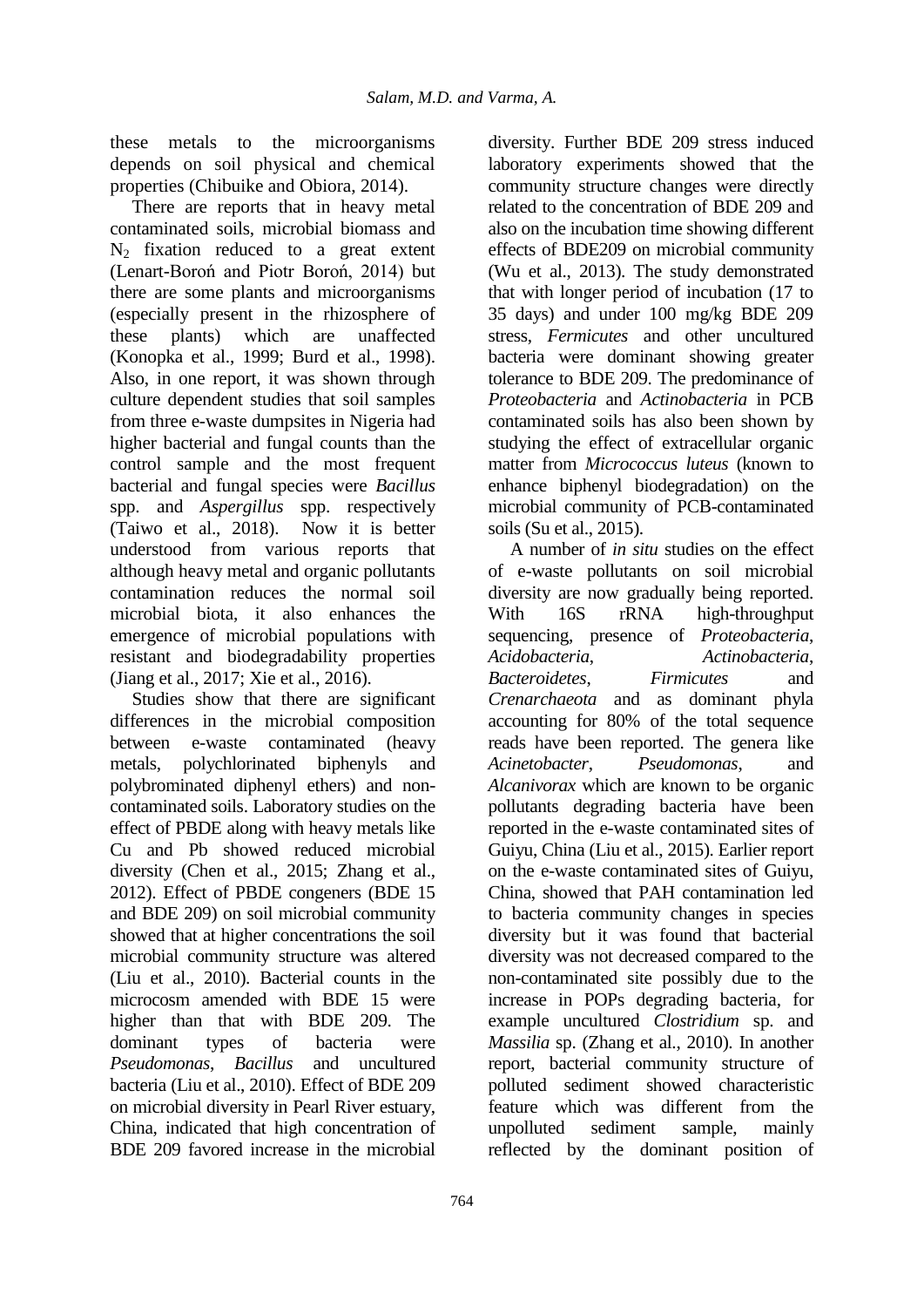epsilon-*Proteobacteria* and *Chloroflexi* in the bacterial flora (Zhou et al., 2011). Investigations around an e-waste recycling workshop in the Taizhou e-waste recycling area of China also showed the predominance of *Proteobacteria* and *Bacteroidetes* and it was found that the PCB concentration in the soil decreased with increasing distance from the recycling workshop and soil bacteria diversity gradually increased (Tang et al., 2013). In a similar study, through sequencing of 16S rRNA gene amplicons, occurrence of *Firmicutes*, *Chloroflexi* and *Crenarchaeota* as most abundant phyla with relatively lower abundance of *Proteobacteria* and *Actinobacteria* was reported in the highly heavy metal contaminated samples of Xiangjiang river, China (Yin et al., 2015). In one of the most recent studies, the impact of e-waste recycling activities on soil microbial community was studied for different sites in China and Pakistan using molecular techniques and ecological network analysis tools (Jiang et al., 2017). The study revealed that the predominant phyla in these sites are *Proteobacteria*, *Actinobacteria*, *Firmicutes*, *Chloroflexi*, *Acidobacteria*, and *Bacteroidetes*. *Bacillus* was found to the most abundant genus. A comparision of results of studies from various e-waste contaminated regions showing similarity of the effect of e-waste pollutants on soil microbial composition is shown in Table 2.

Reduced soil enzyme activities of urease, catalase and saccharase have been shown in laboratory studies of the combined effect of PBDE and Cu (Zhang et al., 2012). Chen et al., (2015) showed that combined effect of PBDE and Pb can decrease microbial biomass and stimulate microbial basal respiration. Jiang et al., (2017) showed that in e-waste contaminated soils studied over long distances in China and Pakistan, the important pollutants determining the soil microbial composition and diversity are PAHs, PBDEs and heavy metals (Cu, Zn and Pb). The constructed ecological network of soil microbial communities clearly

delineated the co-occurrence, competition and antagonism of microorganisms across soils in response to pollutants and soil properties. The microbial community profile showed that it was more sensitive to PAHs and PBDEs than soil pH, as toxic waste contamination is a short-term effect whereas the soil pH might be stable for long-time. Zn was identified as the most important factor affecting the microbial community which is in accordance with previous study reports that Zn can damage microbial activities and inhibit soil enzyme activities (Jiang et al., 2017).

The organic pollutants of e-waste i.e. POPs may give rise to increase in the microbial functional gene diversity and abundance. Proper functioning of the carbon (C), nitrogen (N), phosphorus (P) and sulfur (S) cycles may take place if electron acceptors like nitrate, sulphate and ferric ions are present. This has been studied in several bioremediation studies (Xu et al., 2015; Yang et al., 2013). Functional gene microarray studies showed that in heavily metal contaminated soils, genes involved in metal homeostasis like *chr*R (chromium detoxification), *met*C (mercury detoxification), *mer*B (mercury detoxification), and *silaffin* gene (silicon biosynthesis) were abundant (Yin et al., 2015). Among the organic remediation genes, aromatics degradation genes (e.g., *xyl*L, *ben*D, *nhh*), polycyclic aromatics degradation, herbicides and pesticides related compound degradation have been found to be abundant (Yin et al., 2015). Chlorinated organic pollutants have been found to negatively affect soil protein concentration and expression in case of studies on PCBs contaminated agricultural soil samples from Taizhou, China (Zhang et al., 2013). It was shown that large molecular weight proteins were less expressed than low molecular weight proteins  $( $40 \text{ kD}$ ).$ 

There is a strong correlation between soil microorganisms and plants growing in the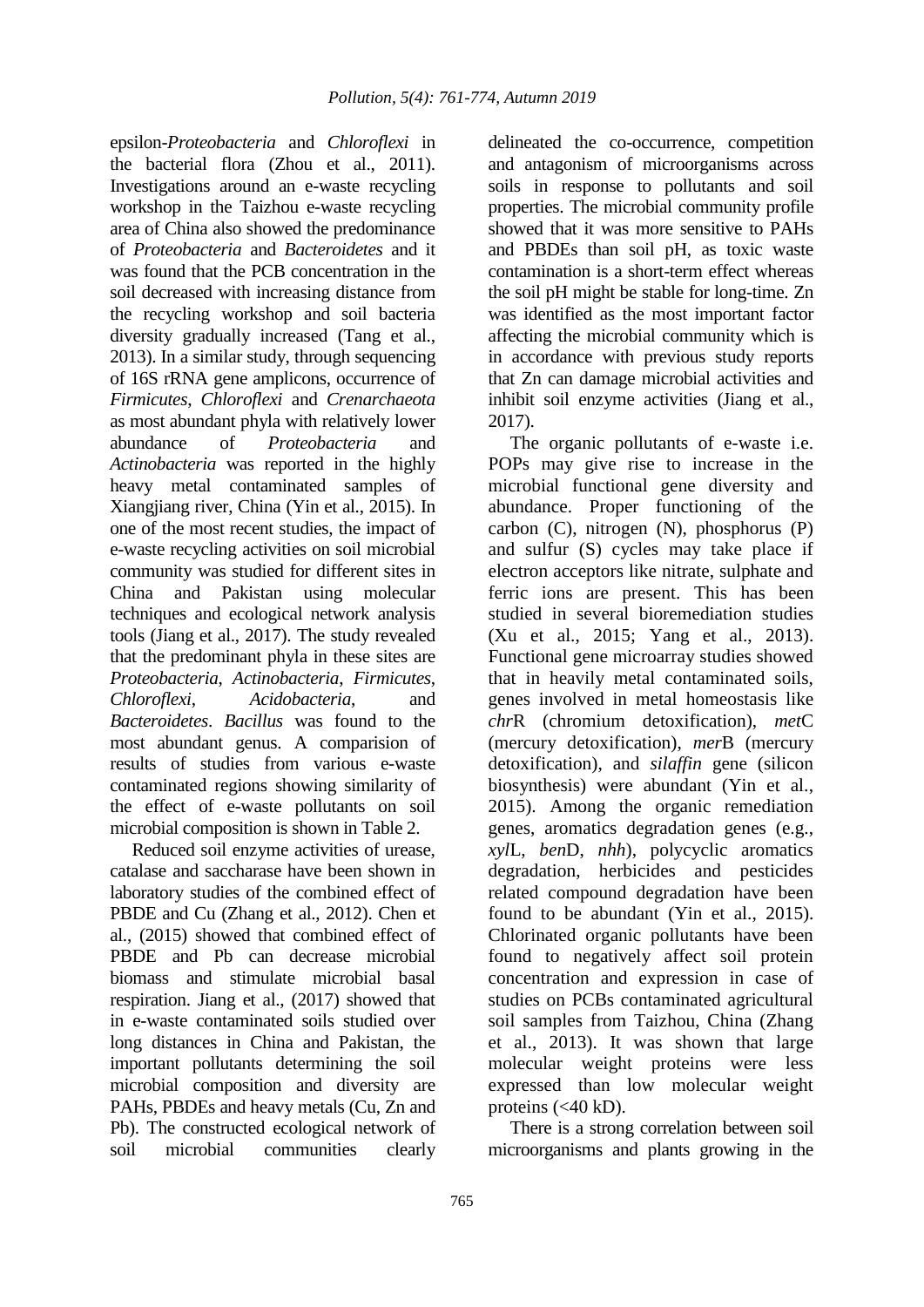contaminated sites. The symbiotic relationship between plants and microorganisms has been employed for the phyto- or microbial remediation of heavy metal and organic pollutants contaminated soils and is a promising alternative for remediation (Teng et al., 2015). The microorganisms present in the root ecosystem respond to the pollutant along with the plant growing in the area and is also species specific for the plant. In one study involving the rhizosperic effects on the microbial community of e-waste contaminated soils, it was shown that the total phospholipid fatty acid (PLFA) concentration was higher in the rhizospheric soils than in the nonrhizospheric soils giving information of the active microbial communities. There were also higher ratios of fungal-to-bacterial

PLFAs and Gram-positive bacteria showed lower relative abundance in rhizospheric soils. The rhizospheric effect on the total microbial biomass was shown to have greatest positive effect in *Colocasia esculenta* L. and these effects were shown to be varied among different plants (Song et al., 2018). It has been shown that organic pollutants like PBDE contamination in the soil had an important effect on the microbial N transformation and is also plant speciesspecific. High PBDE decreased the microbial nitrification activity but stimulated the denitrification activity in a 12-month microcosm experiment using two species of mangrove plants. The response was shown to be plant species-specific and also dependent on soil nitrate concentration (Chen et al., 2016).

**Table 2. Comparision of the results of studies on soil microbial communities in various e-waste contaminated regions of different countries** 

| S. No.           | <b>E-waste site</b>                                                                                                                                                                                                                                     | pH of the soil | <b>Pollutants</b>                                                                                                                                                                                                                                                                                                                 | <b>Soil Microbial</b><br><b>Community (in</b><br>decreasing order)                                                                | <b>References</b>                           |
|------------------|---------------------------------------------------------------------------------------------------------------------------------------------------------------------------------------------------------------------------------------------------------|----------------|-----------------------------------------------------------------------------------------------------------------------------------------------------------------------------------------------------------------------------------------------------------------------------------------------------------------------------------|-----------------------------------------------------------------------------------------------------------------------------------|---------------------------------------------|
| 1.               | Alaba International<br>Market, Lagos State (N<br>6°27'22", E<br>3°11'16.2"), Nigeria                                                                                                                                                                    | $7$ to $8$     | Cu $(1.1\times10^3 - 6.4\times10^3)$ mg/kg), Pb<br>$(1.1\times10^{3} - 4.9\times10^{3}$ mg/kg), Zn<br>$(1.0\times10^3\t{-}2.2\times10^3 \text{ mg/kg})$ , Ni<br>$(0.05\times10^{3} - 2.2\times10^{3}$ mg/kg), Cd<br>$(2.1\times10^{3} - 13.6\times10^{3} \text{ mg/kg})$ , Cr<br>$(9.1\times10^3 - 39.1\times10^3 \text{ mg/kg})$ | Proteobacteria.<br>Firmicutes.<br>Actinobacteria.<br>Chloroflexi.<br>Acidobacteria,<br>Planctomycetes and<br><b>Bacteroidetes</b> | Jiang et al., 2019                          |
| 2.               | Guiyu town $(23^{\circ}18^{\prime}$ -<br>23°25'N and 116°19'-<br>116°23'E), China                                                                                                                                                                       | 4 to 7         | Pb (0.4-20 mg/kg), Zn (3-384<br>mg/kg), Cu (7-1236 mg/kg),<br>PAH (821-4900 µg/kg), PCB (6-<br>142 μg/kg), PBDE (2500-<br>$10111(\mu g/kg)$                                                                                                                                                                                       | Proteobacteria.<br>Bacteroidetes,<br>Acidobacteria,<br>Chloroflexi and<br>Firmicutes                                              | Liu et al., 2018;<br>Zhang et al.,<br>2009) |
| 3.               | Guiyu, (N 116°37', E<br>23°33' and N 116°35', E<br>23°34′), China                                                                                                                                                                                       | $4$ to $7$     | As (5 mg/kg), Cd (0.3 mg/kg),<br>Cu (378 mg/kg), Ni (90 mg/kg),<br>Pb $(76 \text{ mg/kg})$ , Zn $(126 \text{ mg/kg})$                                                                                                                                                                                                             | Proteobacteria,<br>Acidobacteria.<br>Bacteroidetes,<br>Firmicutes                                                                 | Deng et al.,<br>2018)                       |
| $\overline{4}$ . | Karachi, 24550 N, 67300<br>E; Multan,<br>30°14' N, 71°29'E and<br>Lahore, (31°32' N, 74°20'<br>E). Pakistan                                                                                                                                             | 7.2 to 12.6    | Cu (3000 to 3130 mg/kg), Pb<br>(290 to 1670 mg/kg), Zn (895 to<br>3030 mg/kg), PAH (2180 to<br>2940 ng/g), PCB (473 to 8780<br>$ng/g$ ), PBDE (49 to 1010 ng/g)                                                                                                                                                                   | Proteobacteria,<br>Actinobacteria,<br>Firmicutes,<br>Bacteroidetes.<br>Candidate division<br>TM7                                  | Jiang et al., 2017                          |
| 5.               | Pearl River Delta (Site<br>A1 (N 23-05'12.12", E<br>113°26'00.00") in<br>Guangzhou Channel, site<br>A2 (N 22-3534.80, E<br>113 <sup>o</sup> 4814.40) in<br>Shiziyang Channel, and<br>site A3 (N 22°0712.00, E<br>114-0036.00) in Lingding<br>Bay, China | 6 to 8.6       | PBDE congeners (0.04 to 94.7)<br>ng/g)                                                                                                                                                                                                                                                                                            | Proteobacteria,<br>Firmicutes.<br>Actinobacteria                                                                                  | Wu et al., 2013                             |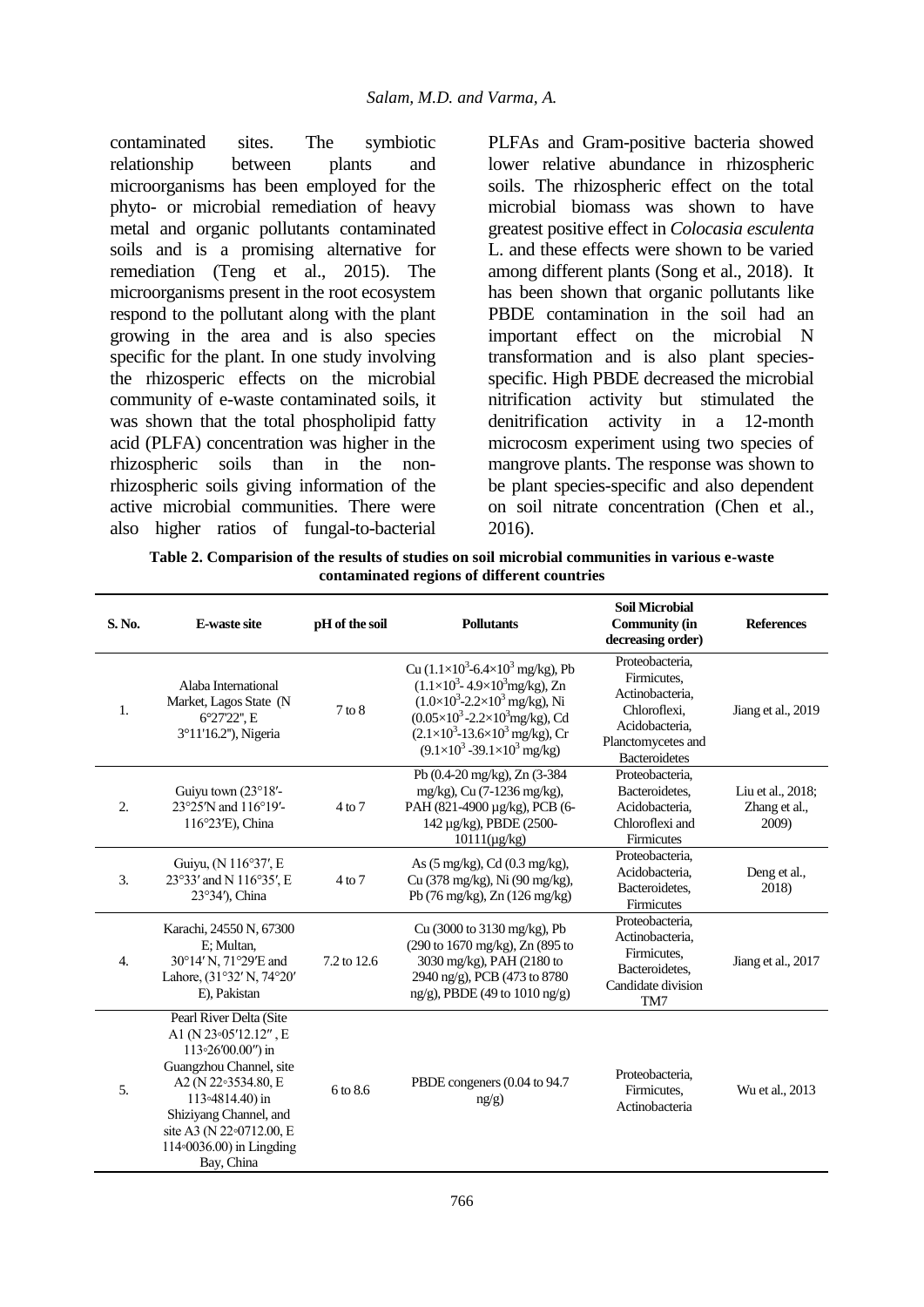## **Bioremediation and biotransformation of e-waste contaminants**

Increase in the microbial functional diversity with increase in the level of heavy metal pollution can be attributed by the stimulatory effects of bioavailable heavy metals on the bacterial growth (Kenarova and Boteva, 2015). Thus, a wide variety of heavy metal resistant microorganisms have been reported from various ecological niches. Mechanisms employed by microorganisms for remediating heavy metal contamination are biosorption, bioleaching, precipitation and transformation. Examples are Iron- and Sulphur oxidizing bacteria like *Thiobacillus* species which can be used for bioleaching, *Pseudomonas* and *Arthrobacter* species for biosorption of heavy metals like Pb, Cu and Cd, sulphate reducing bacteria for metal precipitation in the form of sulfides. Fungi like *Aspergillus niger* and *Penicillium* species also have great advantage to be used in bioleaching because they can tolerate high concentrations of heavy metals (Gadd, 2012; Patel and Kasture, 2014). Moreover, acidophilic group of bacteria like *Acidithiobacillus ferrooxidans*, *Acidithiobacillus thiooxidans*, *Leptospirillum ferrooxidans*, and *Sulfolobus sp*. have the ability for bioleaching of heavy metals from the wastes (Needhidasan et al., 2014).

Similarly, microorganisms having potential degrading property of PCBs are being reported. The common types of bacteria having resistant properties are reported from proteobacteria like *Burkholderia*, *Pseudomonas*, *Sphingomonas*, *Clostridium* and *Rhodococcus* species (Borja et al., 2005; Furukawa, 2000; Pieper, 2005; Tillmann et al., 2005). Organisms closely related to the green non-sulphur bacteria isolated by culture independent methods are known to dehalogenate chlorinated compounds and use the energy liberated for their growth (Abraham et al., 2002). These organisms can be used to develop microbial consortia having novel degrading properties.

Microbial degradation of PBDE can be

either aerobic or anaerobic. The reductive debromination of PBDE in anaerobic condition requires electron donors and the microbial community structure is dependent on the PBDE concentration (Qiu et al., 2012). The products formed by anaerobic degradation are less brominated congeners whereas hydroxylated brominated diphenyl ethers and brominated phenols or brominated catechols are formed in the aerobic degradation of PBDE. Some examples of PBDE degraders are *Sphingomonas* sp., *Trametes versicolor*, *Rhodococcus*, *Burkholderia xenovorans*, *Pseudonocardia dioxanivorans*, *Lysinibacillus fusiformis*, *Pseudomonas stutzeri* and *Bacillus* sp. (Xia et al., 2013). *Micrococcus luteus* has been reported to be very efficient (100% removal efficiency) in degrading biphenyls (Su et al., 2013). *Ochrobactrum* sp. is another bacterium isolated from e-waste recycling site and is reported to have more than 90% removal of tetrabromobisphenol (An et al., 2011).

Remediation using combined biological and physical means such as high temperatures and ultrasonication followed by soil washing using oil-water solvent system has been proved to be very effective. The washed soil after treatment with PBDE degrading bacteria *Rhodococcus* sp. strain RHA1 led to maximum clean-up of the mixed-contaminated sites of PBDE and heavy metals (Ye et al., 2015). It was reported that after the remediation using this method the microbiological counts, biomass C, N, and functioning diversity was gradually increased.

There have been reports about the study of uptake of PBDE by plants in e-waste contaminated sites using ryegrass, maize and pumpkin. It was found that the lower brominated PBDEs were more readily dissipated than the higher brominated PBDEs (Huang et al., 2011). Some plants which can take up heavy metals in high concentration are *Pteris vittata*, *Populus nigra* and *Amaranthus* for arsenic (As),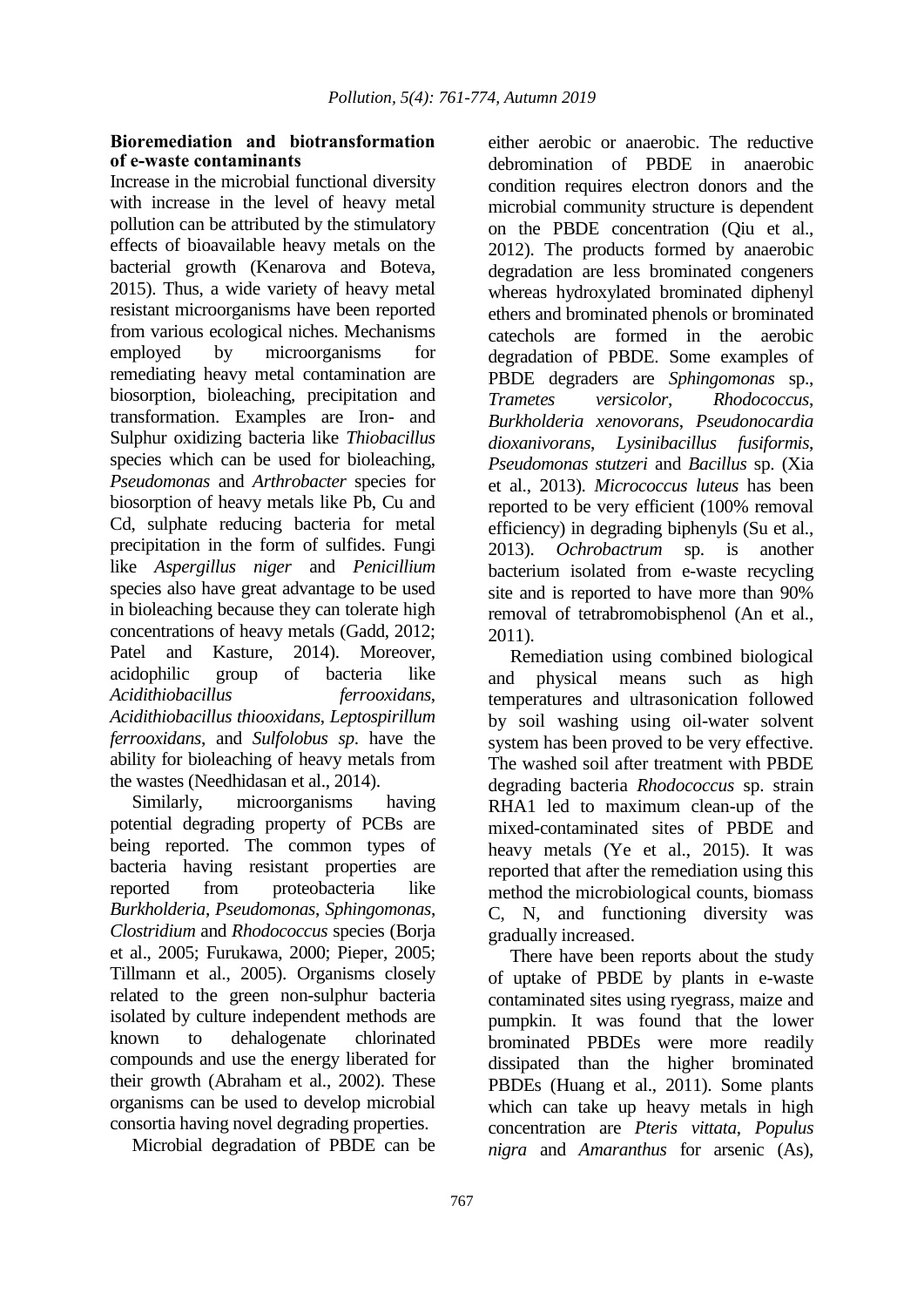*Brassica campestris*, *Brassica carinata*, *Brassica juncea* and *Brassica nigra* for lead (Pb) and *Brassica juncea* L. Czern. for mercury (Hg), cadmium (Cd), chromium (Cr) (Patel and Kasture, 2014;Tangahu et al., 2011). These plants have the potential for phytoremediation of soils and wastewater. At present phytoremediation technology is not used as an effective method due to some limitations like time-consuming, root depth, age of plant etc. and further research is required in order to minimize the limitations. Rhizobial interactions with plants have been proved to be a promising option for the remediation of contaminated soils as it enhances plant growth, stimulates the activity of biodegrading bacteria and also helps in the availability of pollutants to the plant roots (Teng et al., 2015).

## **Microbial recovery of precious metals from e-waste pollutants**

PCBs contain several valuable metals with quantities higher than those in some ores. Therefore, apart from treatment of e-waste to avoid environmental contamination, microbial recovery of precious metals from e-waste is of major interest. Microbial recovery of precious metals or biometallurgy comprise of two steps: bioleaching and biosorption. Due to its low cost, low environmental impact and low energy consumption, this technique is considered favourable. It has been found to be feasible for the extraction of Cu, and precious metals, Au and Ag. Microbial species capable of recovering precious metals from discarded printed circuit boards (PCB) have potential valuable applications. For example, two step bioleaching process, using *Acidithiobacillus ferrivorans* and *Acidithiobacillus thiooxidans* in the first step and *Pseudomonas fluorescens* and *Pseudomonas putida* in the second step, showed efficient recovery of Copper and gold from PCB (Isildar et al., 2016). Also there are reports on indigenous bacteria tolerant to e-waste toxicity like *Pseudomonas balearica* SAE1, isolated

from an e-waste recycling facility, which has properties of bioleaching. It can recover gold and silver from PCB (Kumar et al., 2017). A novel copper oxidase from *Proteus hauseri* ZMd44 has been studied for its applications in metal recovery and bioremediation. The gene encoding the copper oxidase was cloned and expressed in *E. coli*. It was found that the enzyme had great potential for Au adsorption and can be used in the biorecovery of gold or as a biosensor (Tan et al., 2017). Efficient bioleaching by a consortium of bacterial free culture supernatant reported 100% copper recovery in 2 h from 5 g/L PCBs. In this method, the limitation of toxicity of PCBs to bacteria has been resolved. The bacteria used were iron-sulphur oxidizing bacteria *Leptospirillum ferriphilum* and *Sulfobacillus thermosulfidooxidans* (Wu et al., 2018).

## **Methods for studying soil microbial diversity**

The soil contains a diverse variety of bacteria and fungi which are non-culturable and therefore researchers have been developing new methods to discover the microbial world of the soil and study their functions in the ecosystem. In 1 g of soil it is estimated that the number of species of bacteria per gram of soil vary between 2000 and 8.3 million and only 1% of the soil bacterial population can be cultured by standard laboratory techniques (Roesch et al., 2007). Similarly, about 1,500,000 species of fungi are estimated to be present in the world, but most of the fungi cannot be cultured in the laboratory using standard protocols (Kirk et al., 2004). Biochemical based methods used to study microbial diversity are plate counts, community level physiological profiling (CLPP), phospholipid fatty acid (PLFA) and Fatty acid methyl ester (FAME) analysis (Weber and Legge, 2010; Quideau et al., 2016). These methods give highly reproducible results but cannot detect nonculturable microorganisms and are very specific. Various molecular based methods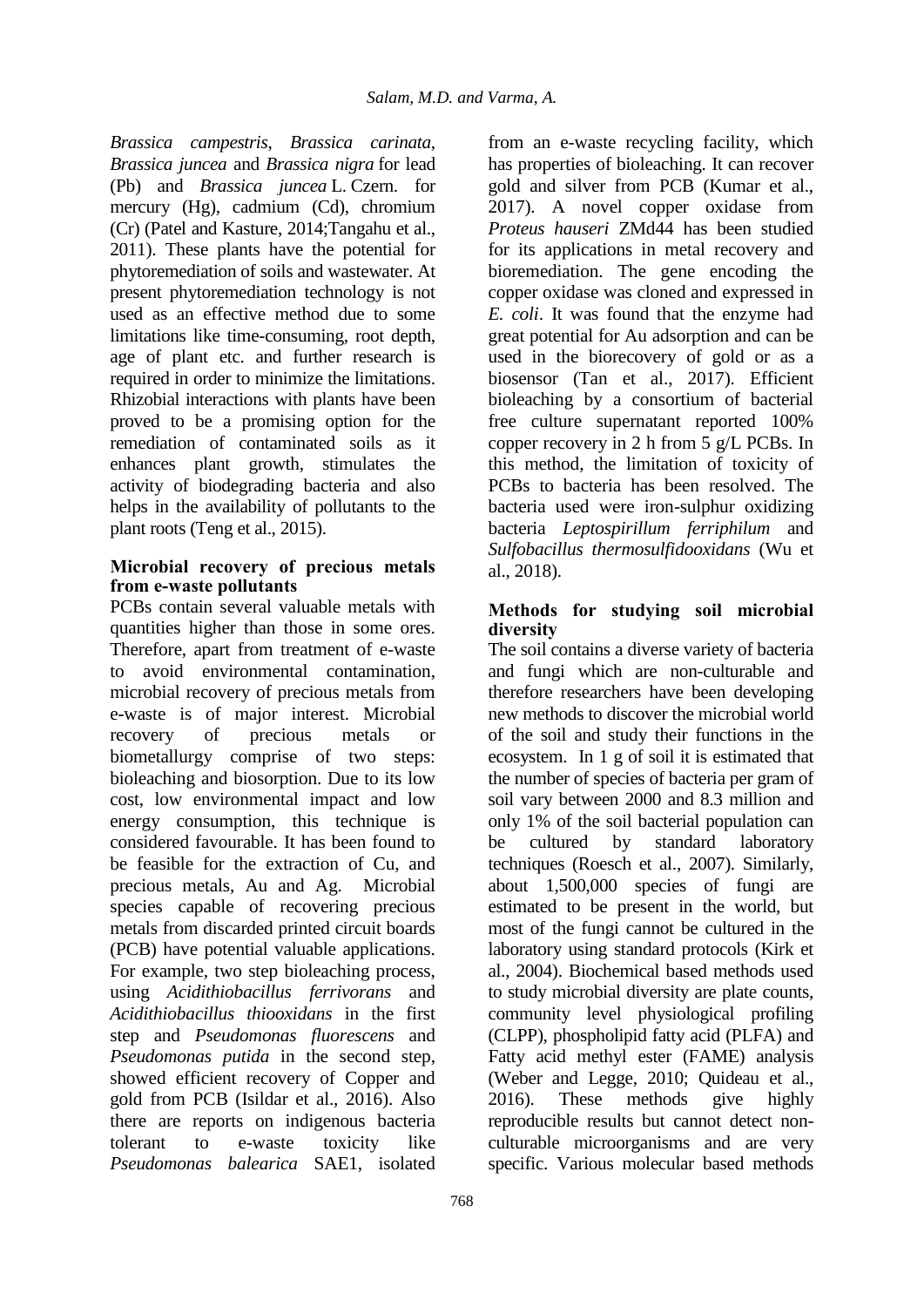have been developed which gives valuable information about the microbial community structure of a particular site. Popular molecular-based approaches are denaturing and temperature gradient gel electrophoresis (DGGE and TGGE), single strand conformation polymorphism (SSCP), Amplified ribosomal DNA restriction analysis (ARDRA) or restriction fragment length polymorphism (RFLP), Terminal restriction fragment length polymorphism (T-RFLP), Ribosomal intergenic spacer analysis (RISA)/automated ribosomal intergenic spacer analysis (ARISA). These methods have the limitations of PCR biases but methods like DGGE/TGGE, T-RFLP and ARISA give a clear picture of community profiles and can be used for comparing differences in microbial communities (Kirk et al., 2004).

Metagenomics, which is the direct extraction of DNA from environmental samples, cloning and analysis of the genomic DNA isolated from the entire community, has grown to be one of the best techniques for understanding the functional diversity of microbial communities. In this regards, a number of improved sequencing technologies have been developed which provides reads of sufficient length for proper assembly and study of the genetic diversity of microorganisms. Improved methods of analysis of metagenomics DNA such as the targeted approach of specific genes can give deep insight into the functional and evolutionary patterns of important genes of various microorganisms from various ecosystems (Suenaga, 2012). High throughput sequencing (HTS) has been commonly used nowadays in biodiversity studies. Microarray technology helps determine the dynamics and activities of hundreds to thousands of microbial populations in complex environments simultaneously. Microarrays for microbial ecology research can be divided into five types: (i) Phylogenetic oligonucleotide arrays (POAs) in which probe is based on

ribosomal rRNA genes, (ii) Functional gene arrays (FGAs) based on functional genes, (iii) Community genome arrays (CGAs) based on whole genome, (iv) Metagenomic arrays (MGA) based on environmental DNA and (v) Whole-genome open reading frame arrays (WGA) based on open reading frames in whole genome (Gentry et al., 2006). Although microarray is a sensitive technology, it needs improvement in its technology such as in obtaining pure samples, data analysis and automation in order to use it as a standard tool in microbial ecology research.

Gene microarrays such as GeoChip which targets specific genes involved in microbial functions have been used in a number of studies. For example, GeoChip 4 uses conventional gene families involved in carbon, nitrogen, sulphur and phosphorous cycles, organic remediation, metal reduction and antibiotic resistance, and also genes involved in various environmental stress responses, bacteriophages and virulence processes (Tu et al., 2014).

Gene microarray methods may have the limitations of non-specific binding of the DNA fragments to the probes. In an improved strategy for the study of microbial functional diversity, a technique called capture metagenomics was developed in which probes were designed to target multiple functional genes coding for carbohydrate-active enzymes that are involved in organic matter degradation. The probes were designed using web-based tools and efficiently targets a number of genes involved in a particular pathway. This method was able to detect nonspecific binding and had higher resolution than the other approaches as it was able to sequence a large number of genes for the analysis of the functions of microbial communities in different environments (Manoharan et al., 2015).

In recent years, there has been a rapid development in both molecular and statistical methods for the study of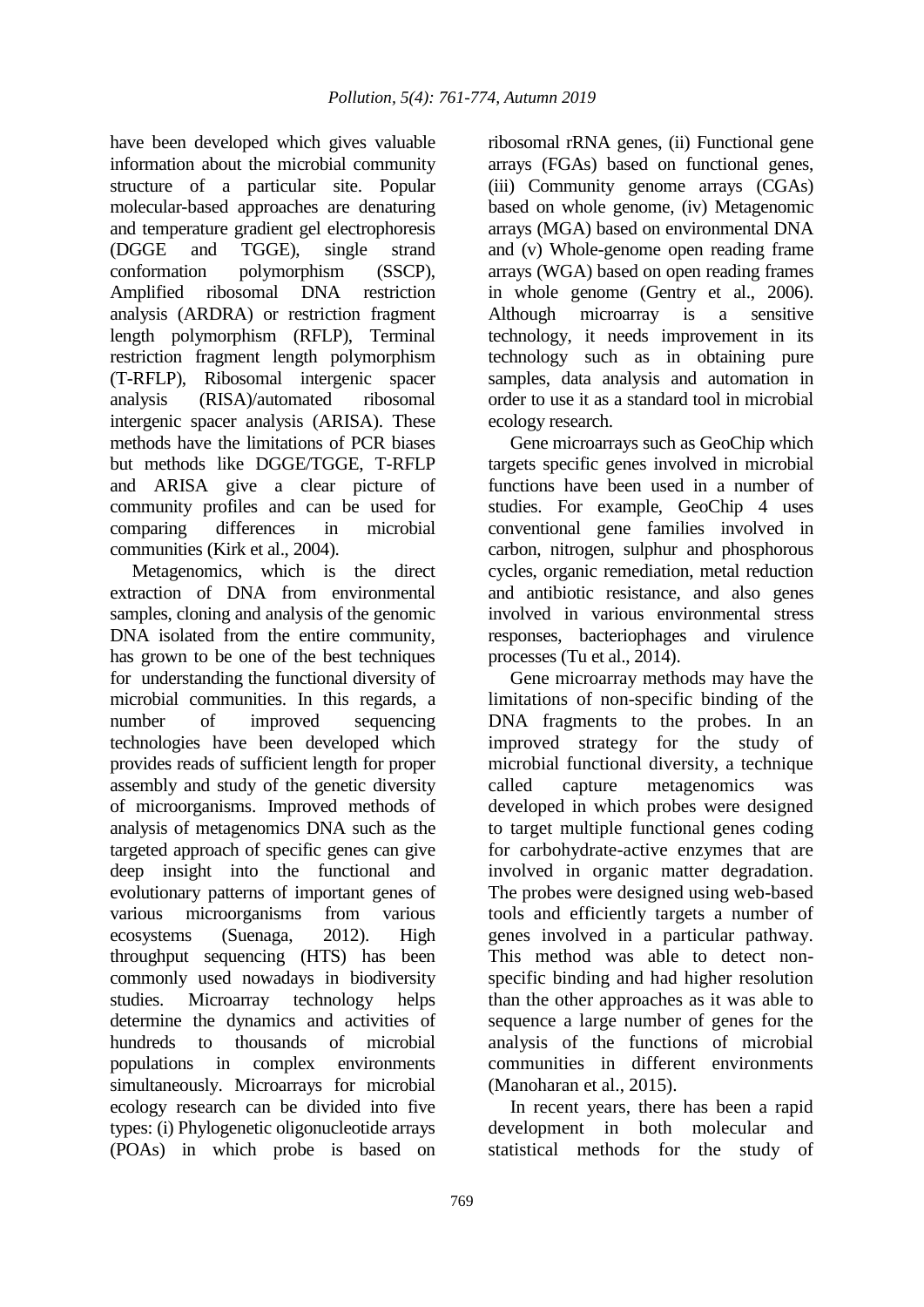microbial community structure and this has made the analysis of results challenging. Detailed discussion about the advantages and disadvantages of various statistical analyses and integration of HTS-data of marker genes for the analysis of microbial diversity and composition is given by Balint et al., (2016).

Considering the present state of knowledge, the study of microbial community structure and its functions should be done based on both biochemical and molecular methods in order to obtain a clear picture of the microbial community.

## **CONCLUSIONS**

The heavy metals and toxic organic pollutants present in e-waste affect the soil microbial population and alter the microbial functional gene diversity. With the improvement in techniques to study microbial diversity, especially through culture-independent approach, present studies show that the microbial functional diversity increases with the emergence of microorganisms which are able to resist the effect of toxic pollutants. Metagenomics and microarray technology have proven to be an efficient tool to study microbial community and functional diversity in the contaminated sites. More investigations are required to finally draw a conclusion on how the microorganisms respond to the increase in e-waste contaminants in the soil and to understand the role of dominant microorganisms in ecosystem function and the major pathways of degradation of organic pollutants in the e-waste. In addition, rhizobial interactions with plants having phytoremediation capability need to be explored in order to finally find efficient means of remediating contaminated soils.

## **ACKNOWLEDGEMENTS**

The authors would like to acknowledge the funding received from SERB-DST, Government of India, New Delhi, India, under the Young Scientist Scheme (YSS/2015/002037/LS) for the project on the study of soil microbial diversity in ewaste contaminated sites.

### **REFERENCES**

Abraham, W.R., Nogales, B., Golyshin, P.N., Pieper, D.H. and Timmis, K.N. (2002). Polychlorinated biphenyl-degrading microbial communities in soils and sediments. Curr. Opin. Microbiol*.*, 5(3), 246-53.

An, T., Zu, L., Li, G., Wan, S., Mai, B. and Wong, P.K. (2011). One-step process for debromination and aerobic mineralization of tetrabromobisphenol – a by a novel *Ochrobactrum* sp. T isolated from an e-waste recycling site. Bioresour. Technol**.,** 102, 9148– 9154.

Awashthi, S.K. (Ed.) (2000). Prevention of Food Adulteration Act No. 37 of 1954. Central and State Rules as Amended for 1999, Ashoka Law House, New Delhi.

Awasthi, A. K., Zeng, X. and Li, J. (2016). Environmental pollution of electronic waste recycling in India: A critical review. Environ. Pollut., 211,259-270.

Balint, M., Bahram, M., Eren, A.M., Faust, K., Fuhrman, J.A., Lindahl, B., O'Hara, R.B., Opik, M, Sogin, M.L., Unterseher, M. and Tedersoo, L. (2016). Millions of reads, thousands of taxa: microbial community structure and associations analyzed via marker genes. FEMS Microbiol. Rev., 40(5), 686-700.

Bhattacharya, A. and Khare, S.K. (2016). Sustainable options for mitigation of major toxicants originating from electronic waste. Curr. Sci., 111(12), 1946-1954.

Borja, J.T., D.M., Auresenia, K. and Gallardo, S. (2005). Polychlorinated biphenyls and their biodegradation. Process Biochem., 40, 1999-2013.

Burd, G.I., Dixon, D.G. and Glick, B.R. (1998). A plant growth-promoting bacterium that decreases nickel toxicity in seedlings. Appl. Environ. Microbiol., 64(10), 3663-3668.

Canadian Council of Ministers of the Environment. (1999). Canadian soil quality guidelines for the protection of environmental and human health: Polychlorinated biphenyls. (In: Canadian environmental quality guidelines, 1999, Canadian Council of Ministers of the Environment, Winnipeg).

Cayumil, R., Khanna, R., Rajarao, R., Ikram-ul-Haq, M., Mukherjee, P.S. and Sahajwalla, V. (2016). Environmental Impact of Processing Electronic Waste – Key Issues and Challenges, E-Waste in Transition - From Pollution to Resource, Florin-Constantin Mihai, IntechOpen, DOI: 10.5772/64139.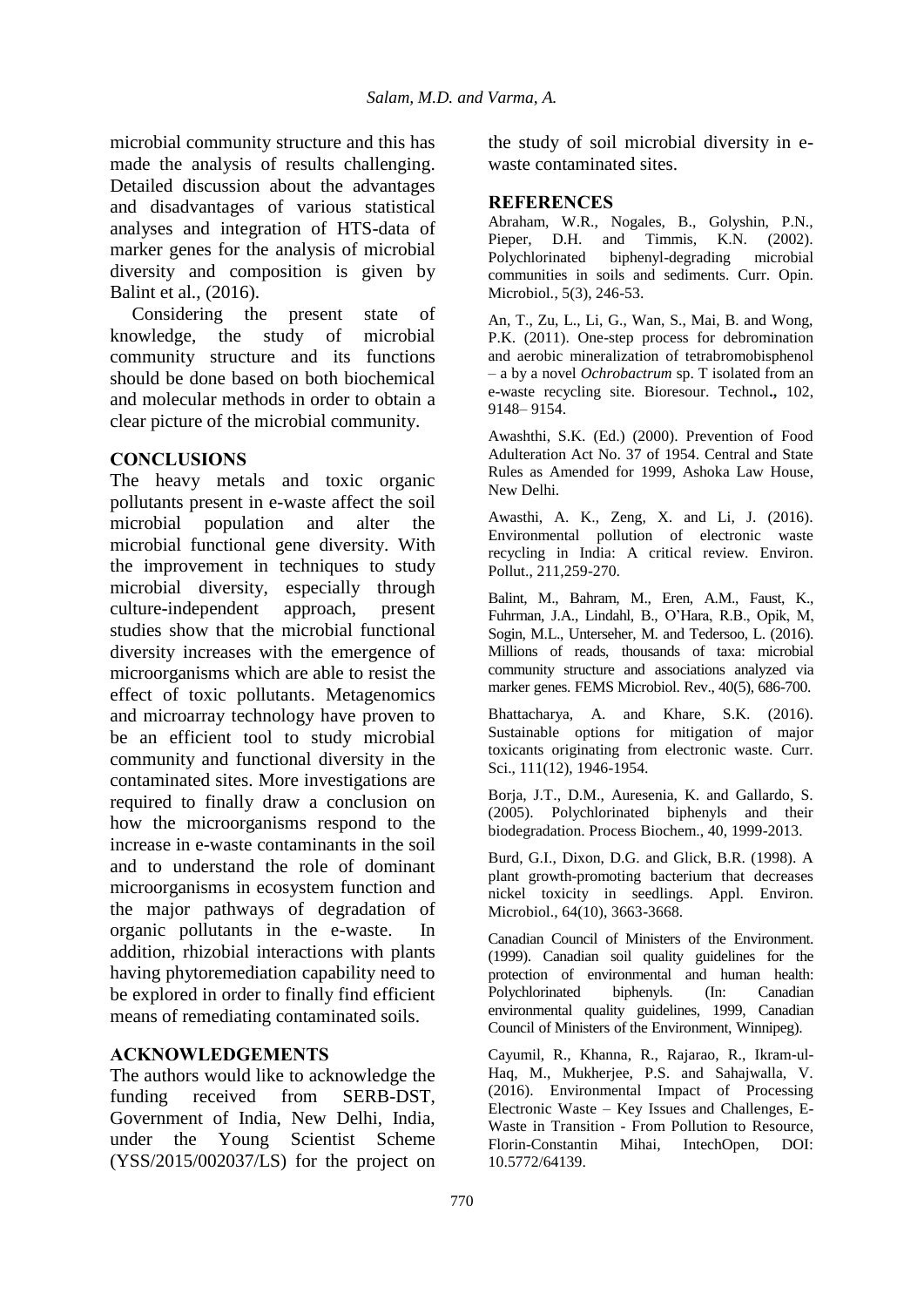Chen, J., Zhou, H.C., Pan, Y., Shyla, F.S. and Tam, N.F. (2016). Effects of polybrominated diphenyl ethers and plant species on nitrification, denitrification and anammox in mangrove soils. Sci. Total Environ., 553, 60–70.

Chen, L., Zhang, W., Zhang, R., Lin, K., He, L. and Wu, L. (2015). The bioavailability and adverse impacts of lead and decabromodiphenyl ether on soil microbial activities. Environ. Sci. Pollution Res., 22(16), 12141-12149.

Chibuike, G.U. and Obiora, S.C. (2014) Heavy Metal Polluted Soils: Effect on Plants and Bioremediation Methods. Appl. Environ. Soil Sci. doi:10.1155/2014/752708

Colombo, F., Macdonald, C.A., Jeffries, T.C., Powell, J.R. and Singh, B.K. (2016). Impact of forest management practices on soil bacterial diversity and consequences for soil processes. Soil Biol. Biochem., 94, 200-210.

Crowley, D. (2008) Impacts of Metals and Metalloids on Soil Microbial Diversity and Ecosystem Function. Revista de la ciencia del suelo y nutrición vegetal., 8, 6-11.

Dai, J., Becquer, T., Rouiller, J.H., Reversat, G., Bernhard-Reversat, F., Nahmani, J. and Lavelle, P. (2004). Heavy metal accumulation by two earthworm species and its relationship to total and DTPA extractable metals in soil. Soil Biol. Biochem., 36(1), 91-98.

Deng, D., Hu, M., Li, L. and Huang, Y. (2018). Denitrifying microbial communities in heavy-metalcontaminated paddy soils near electronic-waste processing centers. Water Air Soil Pollut., 229: 318.

European Union (2002). Heavy metals in Wastes, European Commission on Environment. http://ec.europa.eu/environment/waste/studies/pdf/h eavymetalsreport.pdf

Ewers, U. (1991). Standards, guidelines and legislative regulations concerning metals and their compounds. (In: E. Maria (Ed.), Metal and their compounds in the environment: Occurrence, Analysis and Biological Relevance. (pp. 458-468), VCH, Weinheim, New York: USA.)

Furukawa, K. (2000). Engineering dioxygenases for efficient degradation of environmental pollutants. Curr. Opin. Biotechnol., 11, 244-249.

Gadd (2003). Toxic metal contamination treatment with microbes. (In V. Sasek, J.A. Glaser, P. Baveye (Eds.), The utilization of bioremediation to reduce soil contamination: Problems and solutions (pp. 75- 94). Springer: Netherlands.)

Gentry, T.J., Wickham, G.S., Schadt, C.W., He, Z.

and Zhou, J. (2006). Microarray applications in microbial ecology research. Microb. Ecol., 52(2), 159-175.

Ghorbani, N.R., Salehrastin, N. and Moeini, A. (2002). Heavy metals affect the microbial populations and their activities. Proceedings of the 17th World Congress Soil Science 2234, 1–11.

Giller, K.E., Witter, E. and McGrath, S. (1998). Toxicity of heavy metals to microorganism and microbial processes in agricultural soil. A review. Soil Biol. Biochem., 30(10/11), 1389-1414.

Grant, K., Goldizen, F.C., Sly, P.D., Brune, M.N., Neira, M., van den Berg, M. and Norman, R.E. (2013). Health consequences of exposure to ewaste: a systematic review. Lancet Glob. Health., 1(6), 350-360.

Huang, H.L., Zhang, S.Z. and Christie, P. (2011). Plant uptake and dissipation of PBDEs in the soils of electronic waste recycling sites. Environ. Pollut., 159(1), 238-243.

Isildar, A., van de Vossenberg, J., Rene, E.R., van Hullebusch, E.D. and Lens, P.N. (2016) Two-step bioleaching of copper and gold from discarded printed circuit boards (PCB). Waste Manag., 57,149-157.

Jiang, B., Adebayo, A., Jia, J., Xing,Y., Deng, S. and Guo, L., Liang, Y. and Zhang, D. (2019). Impacts of heavy metals and soil properties at a Nigerian e-waste site on soil microbial community. J. Hazard. Mater., 362,187-195.

Jiang, L., Cheng, Z., Zhang, D., Song, M., Wang, Y., Luo, C., Yin, H., Li, J. and Zhang, G. (2017). The influence of e-waste recycling on the molecular ecological network of soil microbial communities in Pakistan and China. Environ. Pollut., 231, 173-181.

Kenarova, A. and Boteva, S. (2015). Functional diversity of microorganisms in heavy metal polluted soils. (In I. Sherameti, A. Varma (Eds.), Heavy metal contamination of soils monitoring and remediation (Soil Biology) Vol 44, pp. 245-257. Switzerland: Springer).

Kiddee, P., Naidu, R. and Wong, M.H. (2013). Metals and polybrominated diphenyl ethers leaching from electronic waste in simulated landfills. J. Hazard. Mater., 252–253.

Kirk, J.L., Beaudettea, L.A., Hartb, M., Moutoqlis, P., Klironomos, J.N., Lee, H. and Trevors, J.T. (2004). Review Methods of studying soil microbial diversity. J. Microbiol. Methods, 58, 169 – 188.

Konopka, A., Zakharova, T., Bischoff, M., Oliver, L., Nakatsu, C. and Turco, R.F. (1999). Microbial biomass and activity in lead-contaminated soil. Appl. Environ. Microbiol., 65(5), 2256-2259.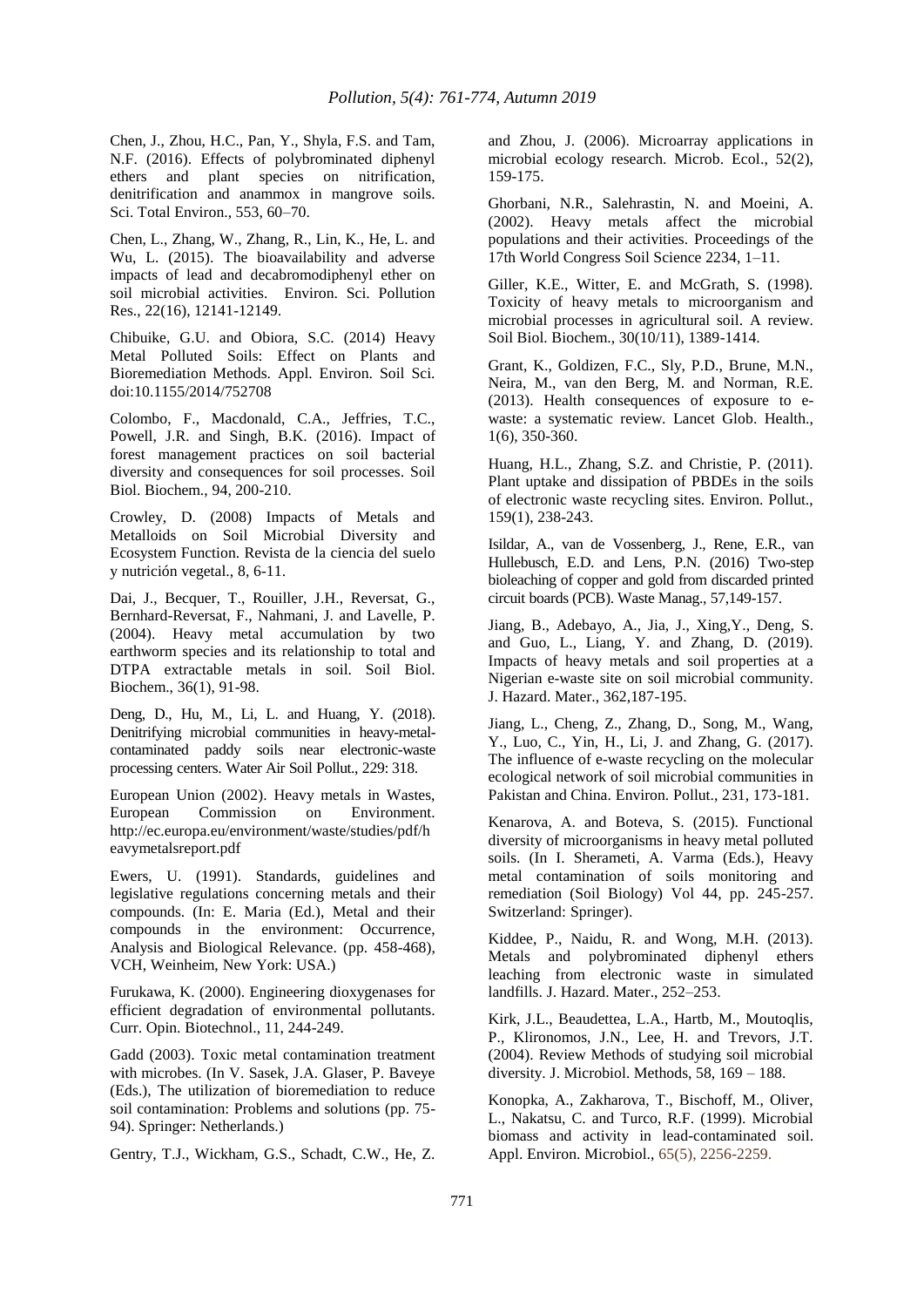Kumar, A., Saini, H.S. and Kumar, S. (2017). Bioleaching of Gold and Silver from Waste Printed Circuit Boards by *Pseudomonas balearica* SAE1 Isolated from an e-Waste Recycling Facility. Curr. Microbiol., 75(2), 194-201.

Lenart-Boron, A. and Boron, P. (2014). The Effect of Industrial Heavy Metal Pollution on microbial abundance and diversity in soils – A review. (In M.C. Hernandez-Soriano (Eds.), Environmental Risk Assessment of Soil Contamination (pp.759- 784) Croatia: InTech Open Science).

Liu, J., Chen, X., Shu, H., Lin, X., Zhou, Q., Bramryd, T., Shu, W.S. and Huang, L. (2018) Microbial community structure and function in sediments from e-waste contaminated rivers at Guiyu area of China. Environ. Pollut., 235, 171-179.

Liu, J., He, X.X., Lin, X.R., Chen, W.C., Zhou, Q.X., Shu, W.S. and Huang, L.N. (2015). Ecological effects of combined pollution associated with e-waste recycling on the composition and diversity of soil microbial communities. Environ. Sci. Technol., 49(11), 6438-6447.

Liu, L., Zhu, W., Xiao, L. and Yang, L. (2010). Effect of decabromodiphenyl ether (BDE 209) and dibromodiphenyl ether (BDE 15) on soil microbial activity and bacterial community composition. J. Hazard Mater., 186(1), 883-890.

Manoharan, L., Kushwaha, S.K., Hedlund, K. and Ahren, D. (2015). Captured metagenomics: largescale targeting of genes based on 'sequence capture' reveals functional diversity in soils. DNA Res., 22(6), 451-60.

McLaughlin, M. (2006). Heavy metals. (In R. Lal (Ed.), Encyclopedia of Soil Science Vol I, (pp. 817- 821). Boca Raton: CRC Press).

Morgan, H., Burca, R. D., Martin, I. and Jrffries, J. (2009). Environment Agency, Rio House, Waterside Drive, Aztec West, Almondsbury, Bristol BS32 4UD. Environment Agency.

Needhidasan, S., Samuel, M. and Chidambaram, R. (2014). Electronic waste – an emerging threat to the environment of urban India. J. Environ. Health Sci. Eng., 12, 36.

Panwar, R. M. and Ahmed, S. (2018). Assessment of contamination of soil and groundwater due to ewaste handling. Curr. Sci., 114(1), 166-173.

Patel, S. and Kasture, A. (2014). Electronic Waste Management using Biological systems-overview. Int. J. Curr. Microbiol. Appl. Sci., 3(7), 495-504.

Perkins, D.N., Brune Drisse, M.N., Nxele, T. and Sly, P.D. (2014). E-Waste: A Global Hazard. Ann. Glob. Health., 80(4), 286-295.

Pieper, D.H. (2005). Aerobic degradation of polychlorinated biphenyls. Appl. Microbiol. Biotechnol., 67, 170-191.

Pinto, V.N. (2008). E-waste Hazard: The impending challenge. Indian J. Occup. Environ. Med., 12(2), 65–70.

Qiu, M., Chen, X., Deng, D., Guo, J., Sun, G., Mai, B. and Xu, M. (2015). Effects of electron donors on anaerobic microbial debromination of polybrominated diphenyl ethers (PBDEs). Biodegradation, 23(3), 351-361.

Quideau, S.A., McIntosh, A.C., Norris, C.E., Lloret, E., Swallow, M.J. and Hannam, K. (2016). Extraction and Analysis of Microbial Phospholipid Fatty Acids in Soils. J. Vis. Exp. (114), e54360, 1- 9.

Rajapaksha, R.M.C.P., Tobor-Kaplon, M.A. and Baath, E. (2004). Metal Toxicity Affects Fungal and Bacterial Activities in Soil Differently. Appl. Environ. Microbiol., 70(5), 2966–2973.

Roesch, L.F., Fulthorpe, R.R., Riva, A., Casella, G., Hadwin, A.K., Kent, A.D., Daroub, S.H., Camargo, F.A., Farmerie, W.G. and Triplett, E.W. (2007). Pyrosequencing enumerates and contrasts soil microbial diversity. The ISME Journal, 1(4), 283– 290.

Saritha, V., Sunil Kumar, K. A. and Srikanth, V. N. (2015). Consumer attitudes and perceptions on electronic waste: An assessment. Pollution, 1(1), 31-43.

Segev, O., Kushmaro, A. and Brener, A. (2009). Environmental Impact of Flame Retardants (Persistence and Biodegradability). Int. J. Environ. Res. Public Health, 6, 478-491.

Singh, P., Borthakur, A., Singh, R., Awasthi, S., Pal, D.B., Srivastava, P., Tiwary, D. and Mishra, P.K. (2017). Utilization of temple floral waste for extraction of valuable products: A close loop approach towards environmental sustainability and waste management. Pollution, 3(1), 39-45.

Sobolev, D. and Begonia, M.F. (2008). Effects of Heavy Metal Contamination upon Soil Microbes: Lead-induced Changes in General and Denitrifying Microbial Communities as Evidenced by Molecular Markers. Int. J. Environ. Res. Public Health, 5(5), 450-456.

Song, M., Cheng, Z., Luo, C., Jiang, L., Zhang, D., Yin, H. and Zhang, G. (2018). Rhizospheric effects on the microbial community of e-wastecontaminated soils using phospholipid fatty acid and isoprenoid glycerol dialkyl glycerol tetraether analyses. Environ. Sci. Pollut. Res., 25 (10), 9904– 9914.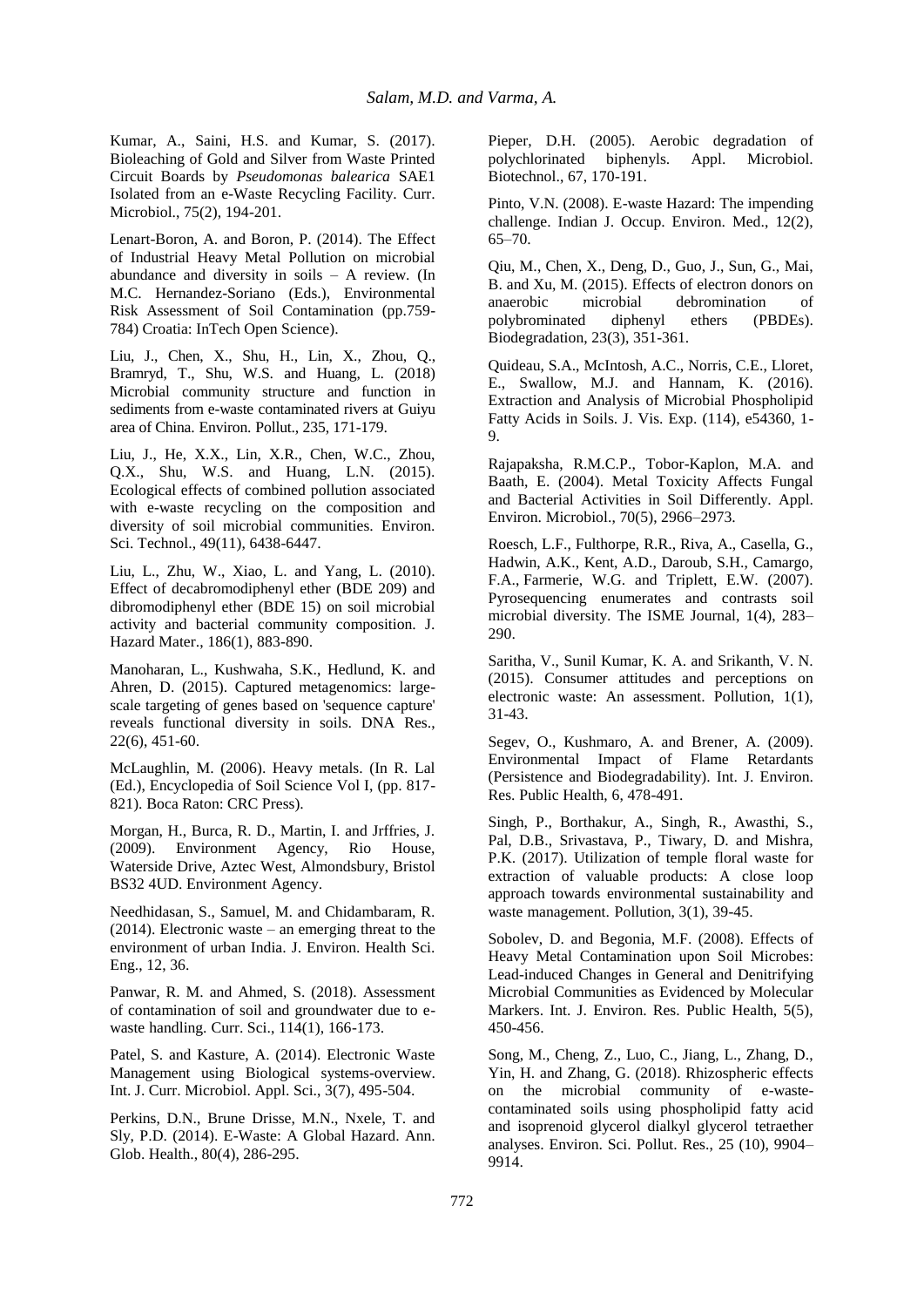Su, X., Shen, H., Yao, X., Ding, L., Yu, C. and Shen, C. (2013). A novel approach to stimulate the biphenyldegrading potential of bacterial community from PCBs-contaminated soil of e-waste recycling sites. Bioresour. Technol., 146, 27–34.

Su, X.M., Liu, Y.D., Hashmi, M.Z., Ding, L.X. and Shen, C.F. (2015). Culture-dependent and culture-<br>independent characterization of potentially independent characterization of functional biphenyl-degrading bacterial community in response to extracellular organic matter from *Micrococcus luteus*. Microb. Biotechnol., 8(3), 569–578.

Suenaga, H. (2012). Targeted metagenomics: a high-resolution metagenomics approach for specific gene clusters in complex microbial communities. Environ. Microbiol., 14(1), 13-22.

Taiwo, M.O., Onatunde, O.O., Bamisile, O., Nwachukwu, B. C. and Sakariyau A.O. (2018). Assessment of Soil Microorganisms, Heavy Metal Levels and Natural Radionuclei Concentrations of Three Electronic Waste Dumpsites in Nigeria. International Journal of Microbiological Research 9 (3): 81-88.

Tan, S.I., Ng, I.S., and Yu, Y.J. (2017). Heterologous expression of an acidophilic multicopper oxidase in *Escherichia coli* and its applications in biorecovery of gold. Bioresour. Bioprocess., 4(1), 1-10.

Tang, X., Qiao, J., Chen, C., Chen, L., Yu, C., Shen, C. and Chen, Y (2013). Bacterial communities of polychlorinated biphenyls polluted soil around an e-waste recycling workshop. Soil and Sediment Contam., 22, 562–573.

Tangahu, B.V., Sheikh Abdullah, S.R., Basri, H., Idris, M., Anuar, N. and Mukhlisin, M. (2011). A Review on Heavy Metals (As, Pb, and Hg) Uptake by Plants through Phytoremediation. Int. J. Chem. Eng. doi:10.1155/2011/939161.

Tchounwou, P.B., Yedjou, C.G., Patlolla, A.K. and Sutton, D. J. (2012). Heavy Metals Toxicity and the Environment. EXS. 101, 133–164.

Teng, Y., Wang, X., Li, L., Li, Z. and Luo, Y. (2015). Rhizobia and their bio-partners as novel drivers for functional remediation in contaminated soils. Front. Plant Sci., 6(32), 1-11.

Tillmann, S., Stro¨mpl, C., Timmis, K.N. and Abraham, W.R. (2005). Stable isotope probing reveals the dominant role of *Burkholderia* species in aerobic degradation of PCBs. FEMS Microbiol. Ecol., 52, 207–217.

Tu, Q., Yu, H., He, Z., Deng, Y., Wu, L., Van Nostrand, J.D., Zhou, A., Voordeckers, J., Lee, Y.J., Qin, Y., Hemme, C.L., Shi, Z., Xue, K., Yuan, T.

and Wang, A., Zhou. (2014). GeoChip 4: a functional gene-array-based high-throughput environmental technology for microbial community analysis. Mol. Ecol. Resour., 14(5), 914-928.

Wang, F., Yao, J., Si, Y., Chen, H., Russel, M., Chen, K., Qian, Y., Zaray, G. and Bramanti, E. (2010). Short-time effect of heavy metals upon microbial community activity. J. Hazard. Mater., 173(1-3), 510-516.

Weber, K.P. and Legge, R.L. (2010). Communitylevel physiological profiling. Methods Mol. Biol., 599, 263-81.

Wong, C.S., Duzgoren-Aydin, N.S., Aydin, A., Wong, M.H. (2007) Evidence of excessive releases of metals from primitive e-waste processing in Guiyu, China. Environ. Pollut., 148(1), 62-72.

Wu, P., Wang, Y.S., Sun, C.C., Sun, F.L. and Wang, Y.T. (2013). Microbial community shift with decabromodiphenyl ether (BDE 209) in sediments of the Pearl River estuary, China. Biologia, 68(5), 788- 796.

Wu, W., Liu, X., Zhang, X., Zhu, M. and Tan, W. (2018). Bioleaching of copper from waste printed circuit boards by bacteria-free cultural supernatant of iron–sulfur-oxidizing bacteria. Bioresour. Bioprocess., 5:10 doi:10.1186/s40643-018-0196-6

Xia, X. (2013) Microbial degradation of polybrominated diphenyl ethers: Current and future science. J. Bioremediat. Biodegrad., 4(1), 1-2.

Xie, Y., Fan, J., Zhu, W., Amombo, E., Lou, Y., Chen, L. and Fu, J. (2016). Effect of Heavy Metals Pollution on Soil Microbial Diversity and Bermudagrass Genetic Variation. Front. Plant Sci., 7 (755), doi:10.3389/fpls.2016.00755

Xu, M., Zhang, Q., Xia, C., Zhong, Y., Sun, G., Guo, J., Yuan, T., Zhou, J., He, Z. (2014). Elevated nitrate enriches microbial functional genes for potential bioremediation of complexly contaminated sediments. The ISME Journal**,** 8(9), 1932–1944.

Yang, Y., Xu, M., He, Z., Guo, J., Sun, G. and Zhou, J. (2013). Microbial Electricity Generation Enhances Decabromodiphenyl Ether (BDE-209) Degradation. PLoS One, doi: 10.1371/journal.pone.0070686

Ye, M., Sun, M., Wan, J., Fang, G., Li, H., Hu, F., Jiang, X. and Kengara, F.O. (2015). Enhanced soil washing process for the remediation of PBDEs/Pb/Cd-contaminated electronic waste site with carboxymethyl chitosan in a sunflower oilwater solvent system and microbial augmentation. Environ. Sci. Pollut. Res. Int., 22(4), 2687-98.

Yin, H., Niu, J., Ren, Y., Cong, J., Zhang, X., Fan,